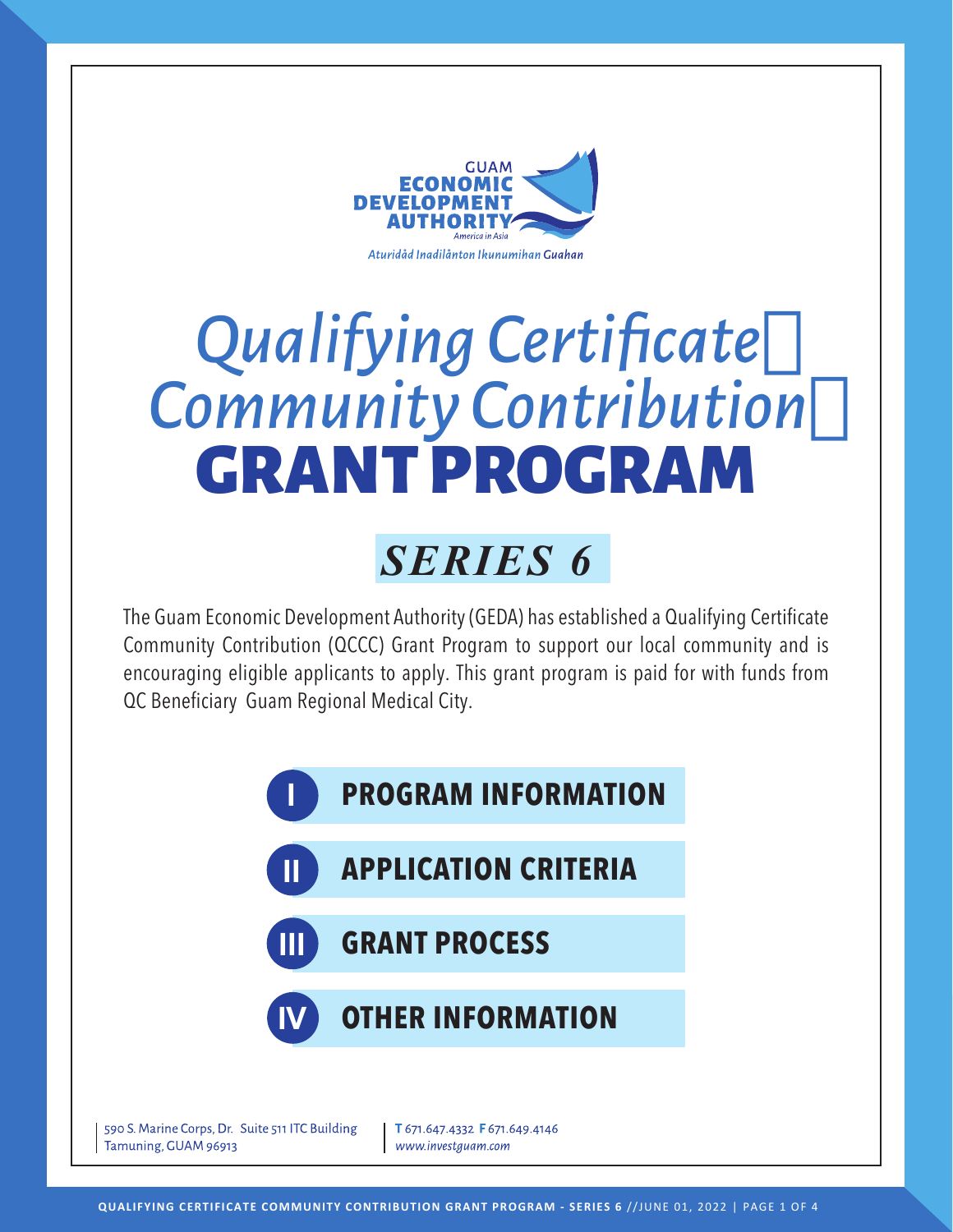#### **WHO MAY APPLY?**

• Applicants must be a registered Guam non- profit organization (NPO) or government of Guam department or agency.

#### **INELIGIBLE APPLICANTS INCLUDE**

- QC Grant Awardees in Series 4 and Series 5
- Individuals
- For profit Organizations and profit-making enterprise NPO's
- Private operating foundation
- Fraternal, military, service clubs, or similar organizations whose principle activity is for the benefit of its members
- Projects that directly benefit members of the Board or Staff of GEDA or their families to the second (2nd) degree of consanguinity.

#### **PROGRAM AREAS OF INTEREST**

- Project must fall within one of the following five (5) categories:
	- 1) Healthcare (priority to the Guam Memorial Hospital Authority and the Department of Public Health and Social Services)
	- 2) Public Safety
	- 3) Economic Development with a priority on the promotion of the medical industry and small business.
	- 4) Higher Education
	- 5) Cultural Preservation

#### **CONDITIONS & REQUIREMENTS**

- Project must be able to be completed within twelve (12) months after the grant is awarded or disbursed funds must be returned, and remaining funds will be forfeited and remain with the grant program.
- GEDA requires any government of Guam grantee to conform to the government of Guam procurement law (Chapter 5, Division 1, Title 5 of the Guam Code Annotated).
- Non-government of Guam grantees must, at a minimum, obtain three (3) vendor quotes for items to be purchased over \$15,000.
- Grantee must publicly acknowledge the Qualifying Certificate contributor and GEDA.
- GEDA does not require cost-sharing by grantees •but highly encourages such cost-sharing plans, if any, to be included in its application.
- Grantee must submit final project report at the end of the twelve (12) month period.
- GEDA reserves the right to include additional conditions and requirements including but not limited to progress and financial reports.

#### **HOW TO SUBMIT YOUR GRANT APPLICATION**

Submit applications and supporting documents via email to **qcgrants@investguam.com**. However, if documents must be hand delivered, we ask that you bring a copy to be stamped by our receptionist. WE WILL NOT BE ABLE TO MAKE COPIES.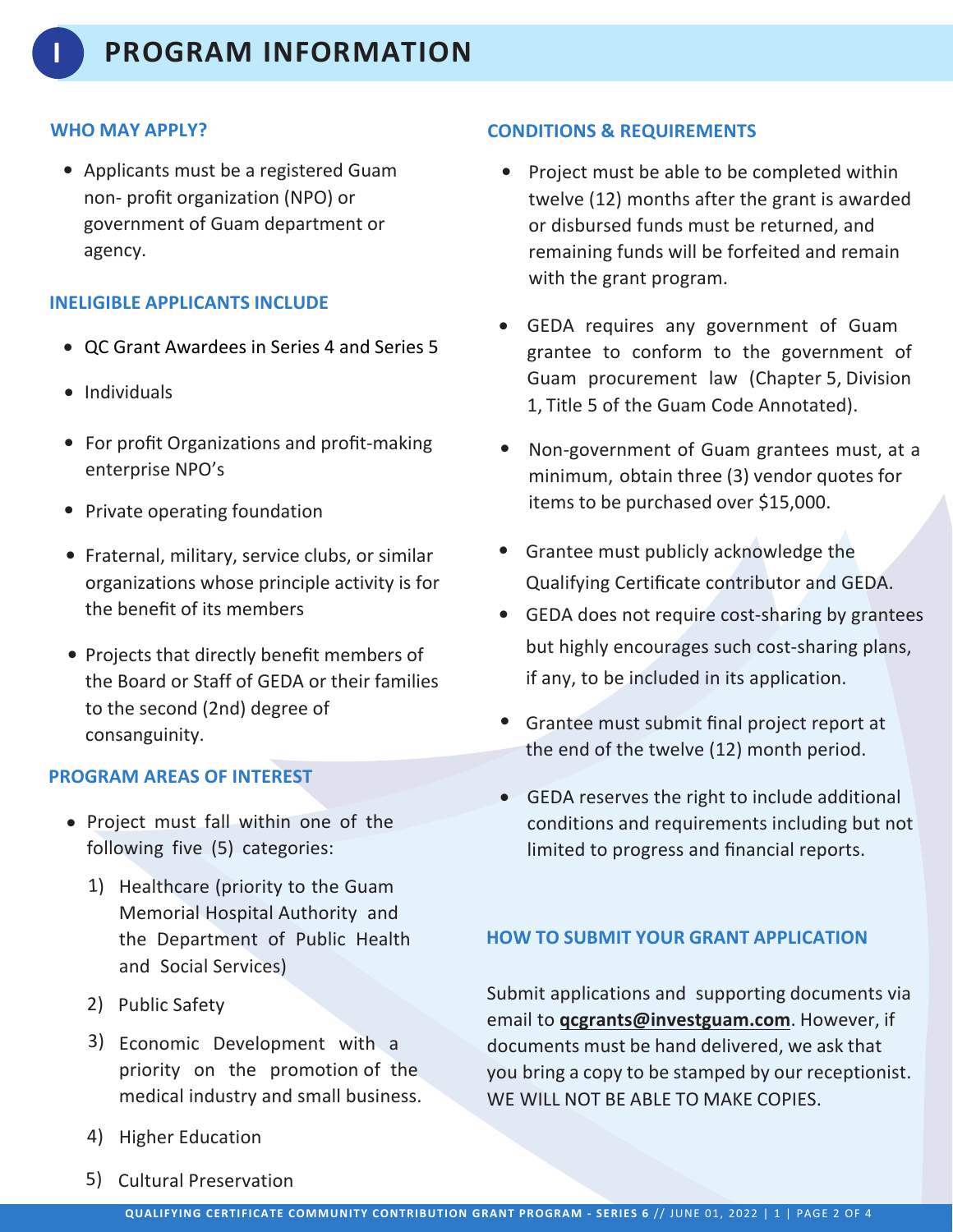# **II APPLICATION CRITERIA**

#### **APPLICATION INFORMATION**

- **Date;** Date of application submitted
- **Organization;** Legal name of the organization submitting proposal
- **Funding Request Amount**
- Year Founded; If applicable
- **Address;** The organization's mailing address
- **Phone/Email/Website**
- **Tax ID number/certification;** If a non-profit, copy of your 501 certificate, most recently filed Form 990, and Form W-9. If a government of Guam Agency or Department submit Form W-9.
- **President/Executive Director/Agency Head**
- **Point of Contact; Primary organization contact**

## **III GRANT PROCESS**

#### **1 - NOTICE OF FUNDING AVAILABILITY**

• The GEDA will issue a Notice of Funding Availability as Qualifying Certificate Community Contribution funds become available. This begins the QCCC Grant Program process.

#### **2 - APPLICATION FORM**

• The application must be completed with supporting documentation and submitted by the grant deadline. Applications will be evaluated on the basis of this form as well as required supporting documents.

#### **3 - GEDA STAFF REVIEW**

• The application is initially screened by GEDA staff and prepared for review by the Grant Evaluation Committee.

#### **4 - GEDA EVALUATION COMMITTEE**

• Committee Members may include up to three (3) GEDA board directors, the GEDA Deputy Administrator, at least two (2) GEDA

#### **ORGANIZATIONAL CAPACITY**

• Applicant organizational structure.

#### **USE OF FUNDS**

- For Total Project Budget, Please use form provided .
- Represents how much the project will cost and how the money will be used. If the proposed project includes other funding, identify all sources and amounts.
- Project will be funded by issuance of a grant agreement.
- The recipient shall obtain prior approval from GEDA for any budget or project revisions.

Staff, and at least one (1) community member. The application will be reviewed and recommended for approval or disapproval to the GEDA Board.

#### **5 - GEDA BOARD OF DIRECTORS**

• Applications recommended by the Grant Evaluation Committee will be introduced at a GEDA board meeting.

#### **6 - NOTICE OF ACTION**

• Applicants are informed of the GEDA Board's decision. If an application is not approved, the applicant is notified.

#### **7 - GRANT COMPLIANCE MONITORING**

• The GEDA Compliance Division will monitor the awarded grant to ensure the grant funds are used as intended.